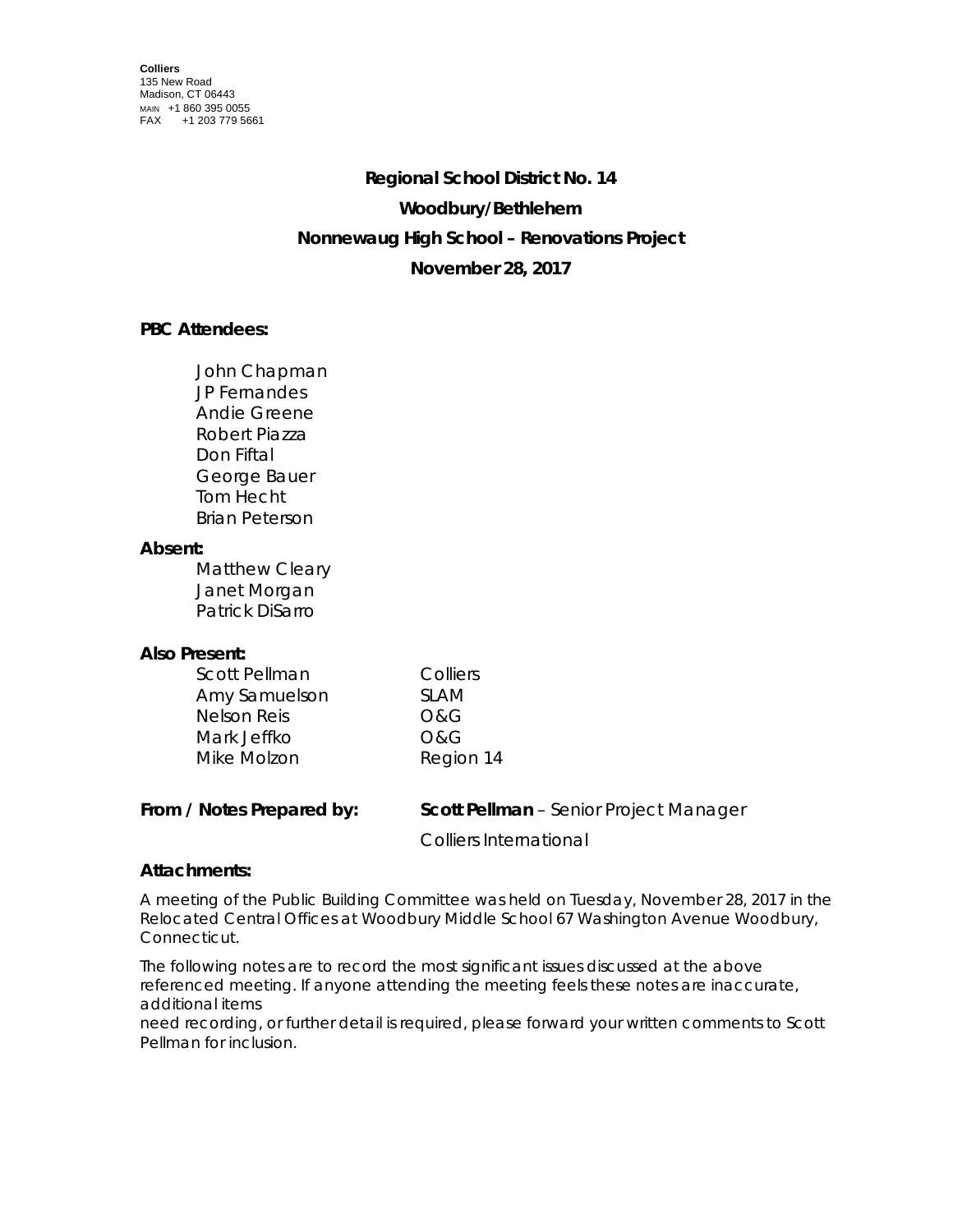- 1. Call to Order John Chapman called the meeting to order at 6:31 PM.
- 2. OPM Report Scott Pellman reported on the following:
	- **Phase1Construction update** The certificate of occupancy has been issued for the phase 1 temporary classrooms. Colliers will be coordinating with the administration to determine the best time to relocate the existing classrooms into their temporary homes. All of the existing furniture has been cataloged and will identified for relocation or donation.
	- **Approved Flood Management Certification** (FMC) The project team is still waiting on the FMC review completion from DEEP. Senator Berthel's office has been contacted again and the team is awaiting an update on the status of the review. The design engineer BSC group has also been contacted and requested to follow up again with DEEP.

John Chapman asked Colliers to see if there is anything that the building committee and Town can do at this point in communicating to DEEP.

• **Storm water inspection –** Colliers will be coordinating an RFP for storm water inspection services, this work was not included in the architect's agreement. It needs to be bid as required by the sate for funding as it will most likely exceed the \$10,000 threshold.

The stormwater inspection services have 3 components

- a. Plan implementation field review first 90 days
- b. Routine inspections
- c. Storm water monitoring once per month to test for turbidity
- **Timeline and bidding –** The project is out to bid; the bid due date has been extended to December 13<sup>th</sup>. There is a pre-bid walk through tomorrow at 3:00pm. There have been two addenda issued to date responding to contractor questions. O&G will provide further updates in their report.
- **Schedule** The updated schedule is still being developed by O&G and Colliers. The updated schedule will be dependent on the final bid due date, successful bid within budget and the timeline for scope reviews and compilation of the GMP.
- **Mechanical Prep for Phase 2 Construction**. O&G and SLAM are still working on the proposal to move mechanical ventilation prep for the phase 2 work into phase 1. Costs were received earlier today that the team is evaluating.
- **Finance Sub Committee** The finance subcommittee meetings will be moved to Thursday mornings at 7:15am to better accommodate the subcommittee schedules. Additional information for the approval of application 004 was provided to the subcommittee. Colliers and SLAM are recommending payment. This should be an action item for the committee this evening.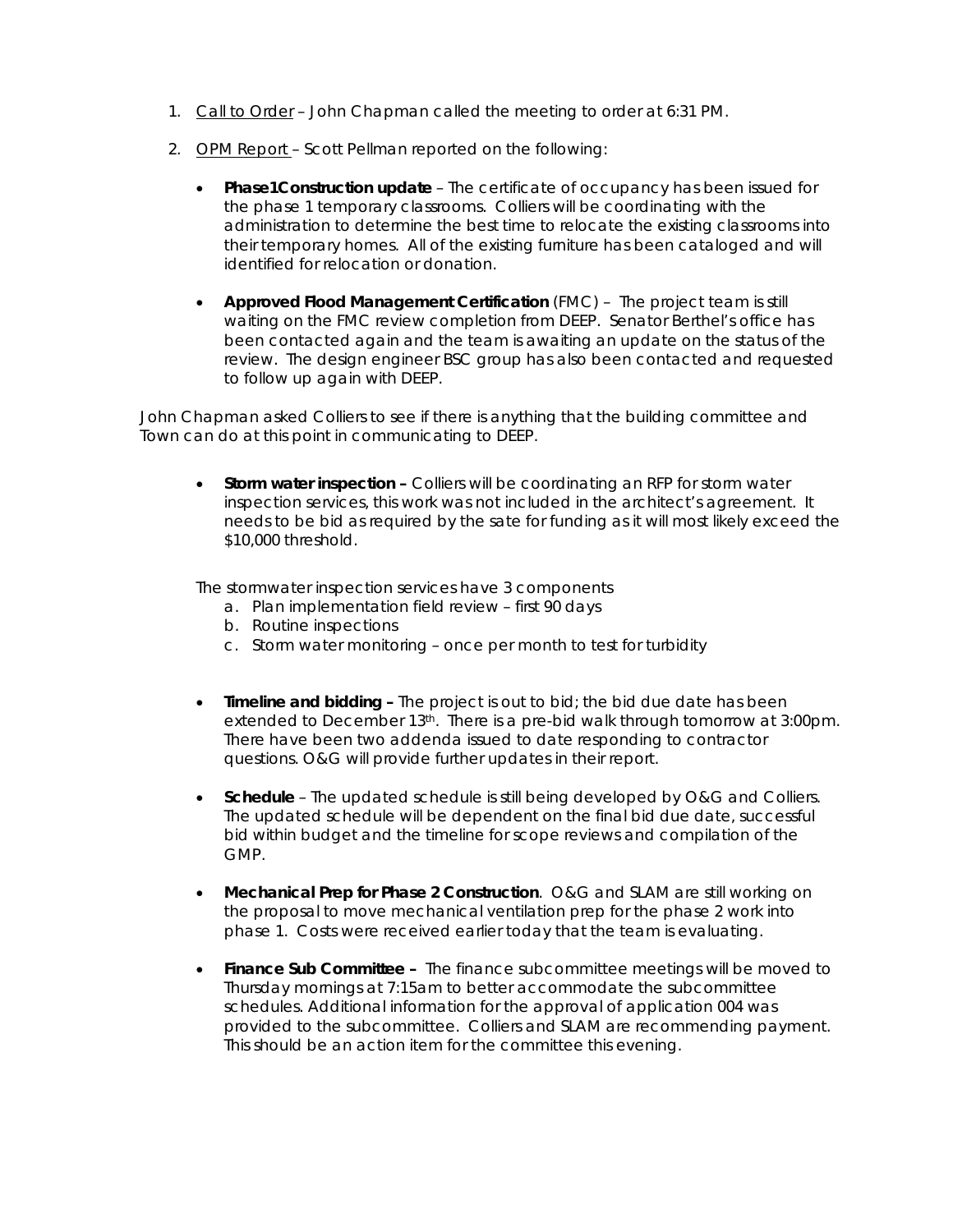Don Fiftal inquired to the timeline for scope reviews of contractors once the bids are received. Response - There are 24 bid packages and O&G may want to scope the two low bidders if they are close. It should take approximately 3 weeks to complete the scope reviews.

Robert Piazza asked how has the contractor interest has been in the project – Response – It's been good, typically 3 bidders per package but that should pick up after the walk through.

Mark Jeffko stated that O&G may bring forward the MEP contracts prior to final GMP to secure long lead items. The Bid opening is currently scheduled at 2:00 pm – school discharges at 2:15 – The bid opening time should be moved to 3:00, this change can be issued in the next addenda #3.

- 3. Architects progress update Amy Samuelson
	- Phase 1 SLAM issued the phase 1 punch list last week. There have been a few minor changes requested by the principal.

John Chapman asked if there have been any additional meetings with the team and administrators? – Response – There have not been any scheduled meetings but the design team has had numerous FF&E coordination meetings and have also been meeting weekly with the administration during the weekly Thursday OAC meetings.

Scott Pellman suggested that a meeting be set up after the new year to anticipate the upcoming construction and phasing and discuss an approach to update the public, students' parents and staff on what to expect when the project begins.

JP Fernandes questioned when will the FF&E package be completed – Response - Colliers will set up PCT meeting in January for a February / March approval. The furniture procurement schedule will need to be coordinated with the revised schedule.

Amy Samuelson noted that sample chairs arrived last Wednesday.

Don Fiftal stated that having the GMP will be an important part of evaluating the FF&E budget.

- Phase 2 The design team continues to respond to bidding RFI's There have been a few changes that have come from the FF&E meetings that will be issued in the addenda. The biggest was a flip of the engineering space for robotics.
- 4. Construction Manager Update Lorel Purcell
	- **Phase 1**  a few punch list items to wrap up.
	- **Phase 2 –** O&G will coordinate the pre-bid walk through tomorrow, the construction team is dealing with RFI's and currently have issued 2 addenda to date. The design and construction team anticipate at least 2 more addenda for a total of 4. The deadline for contractor questions is one week before the bids are due.
- 5. Other Business None